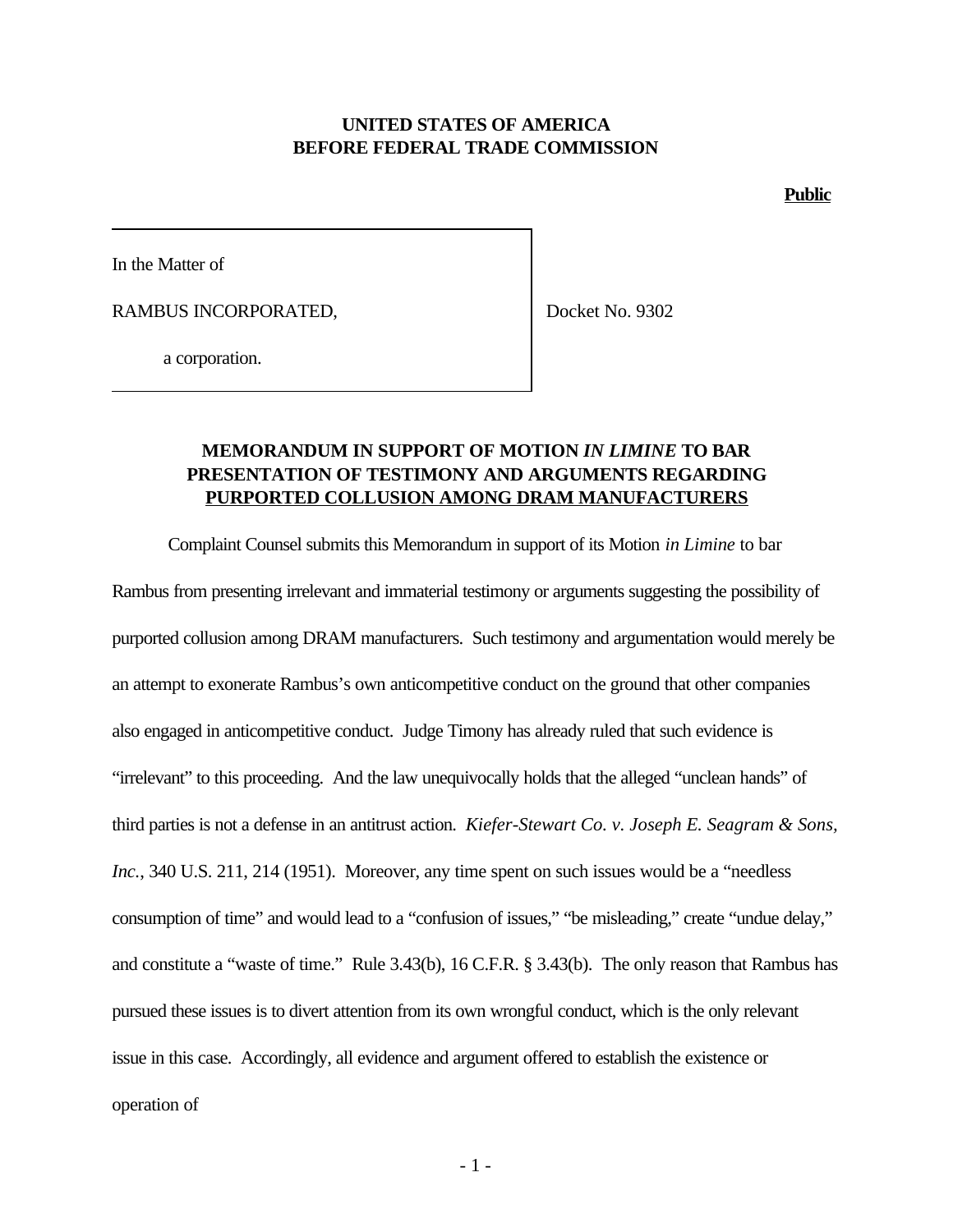supposed collusion among DRAM manufacturers should be barred as "irrelevant" and "immaterial," pursuant to Commission Rule 3.43(b).

#### **Factual Background**

Rambus may attempt at trial to inject into this litigation the question of whether DRAM manufacturers colluded in some respect to affect the price or output of DRAM memory chips. Rambus, based on previous filings, apparently believes that this testimony may divert attention away from its own anticompetitive conduct before JEDEC, and perhaps even exonerate Rambus. Rambus thus may contend, as it has before, that the evidence will show "that the purported 'victims' of Rambus's alleged scheme [*i.e.*, DRAM makers] are not properly viewed as victims at all and instead appear to have engaged in joint boycott and price-fixing activities that are *per se* violations of the antitrust laws." Memorandum by Rambus Inc. in Response to Motion by Department of Justice to Limit Discovery Relating to the DRAM Grand Jury at 19-20 (filed Jan. 3, 2003) (contending DRAM manufacturers' collusion lead Intel and other consumers to reject RDRAM) ("Rambus Mem.").

Judge Timony has already considered Rambus's arguments about why it needed to obtain discovery of evidence relating to possible collusion, and he rejected all of them. As his Order held, "Rambus has not shown that any of these issues are directly relevant and material in this proceeding." Order Granting Motion of the United States Department of Justice to Limit Discovery Relating to DRAM Grand Jury at 7 (Jan. 15, 2003) ("Order"). Indeed, Judge Timony specifically rejected Rambus's explanations of relevance:

> It may be, as Rambus alleges, that DRAM manufacturers took actions to derail the acceptance of the RDRAM, a DRAM technology over which Rambus had even greater control. It may also be that DRAM manufacturers engaged in collusive price fixing conduct that had greater impact on the market for DRAMs than any action taken by Rambus.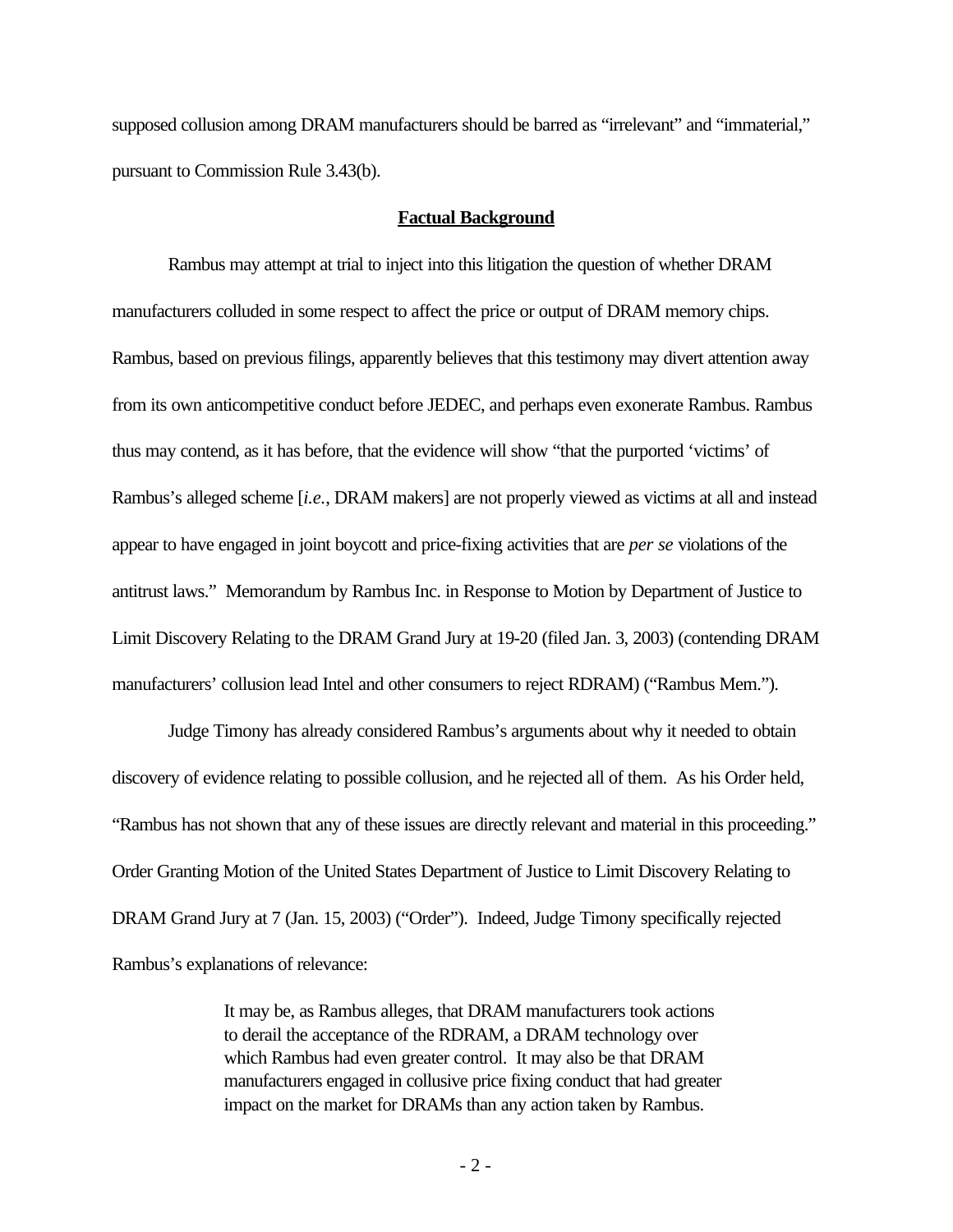And it may be that, as a result of collusive actions by DRAM manufacturers, Intel rejected the RDRAM.

*Id.* at 6-7. In short, he concluded that any collusion "is immaterial to the issues in this case." *Id.* at 7 (emphasis added). It is thus clear that Judge Timony has already considered, and rejected, Rambus's claims of relevance of evidence of any DRAM manufacturer collusion.

Rambus should not be given a second opportunity to reargue relevance here. They have been heard, and lost, on this issue already.<sup>1</sup> Moreover, they did not seek reconsideration of Judge Timony's ruling (although such a motion would have been without merit). Even if Your Honor were to entertain Rambus's arguments from Rambus on this issue, Rambus's arguments should be rejected for the same reasons that Judge Timony rejected them previously. As explained below, testimony and arguments regarding possible DRAM collusion is simply immaterial to this case and should be excluded pursuant to Commission Rule 3.43(b).

#### **Argument**

# **A. Evidence of Possible DRAM Manufacturer Collusion Has Already Been Ruled Irrelevant and Immaterial**

Judge Timony has already ruled that evidence of possible collusion among DRAM

manufacturers is neither "relevant" nor "material" to this case. Order at 7. Rambus has already argued

<sup>1</sup> Indeed, Rambus filed at least three substantive pleadings advancing reasons as to why evidence of possible collusion among DRAM manufacturers was relevant, and therefore subject to discovery. *See* Preliminary Further Response by Respondent Rambus Inc. to Motion by U.S. Department of Justice to Intervene and Stay Discovery at 2 (filed Dec. 18, 2002); Memorandum by Rambus Inc. in Response to Motion by Department of Justice to Limit Discovery Relating to the DRAM Grand Jury at 12-20 (filed Jan. 3, 2003); Rambus Inc.'s Reply to Complaint Counsel's Response Regarding Motion by the Department of Justice to Limit Discovery at 3 (filed Jan. 7, 2003). Rambus has therefore already had ample opportunity to present its arguments as to the relevance of this evidence, and has had its contentions squarely rejected.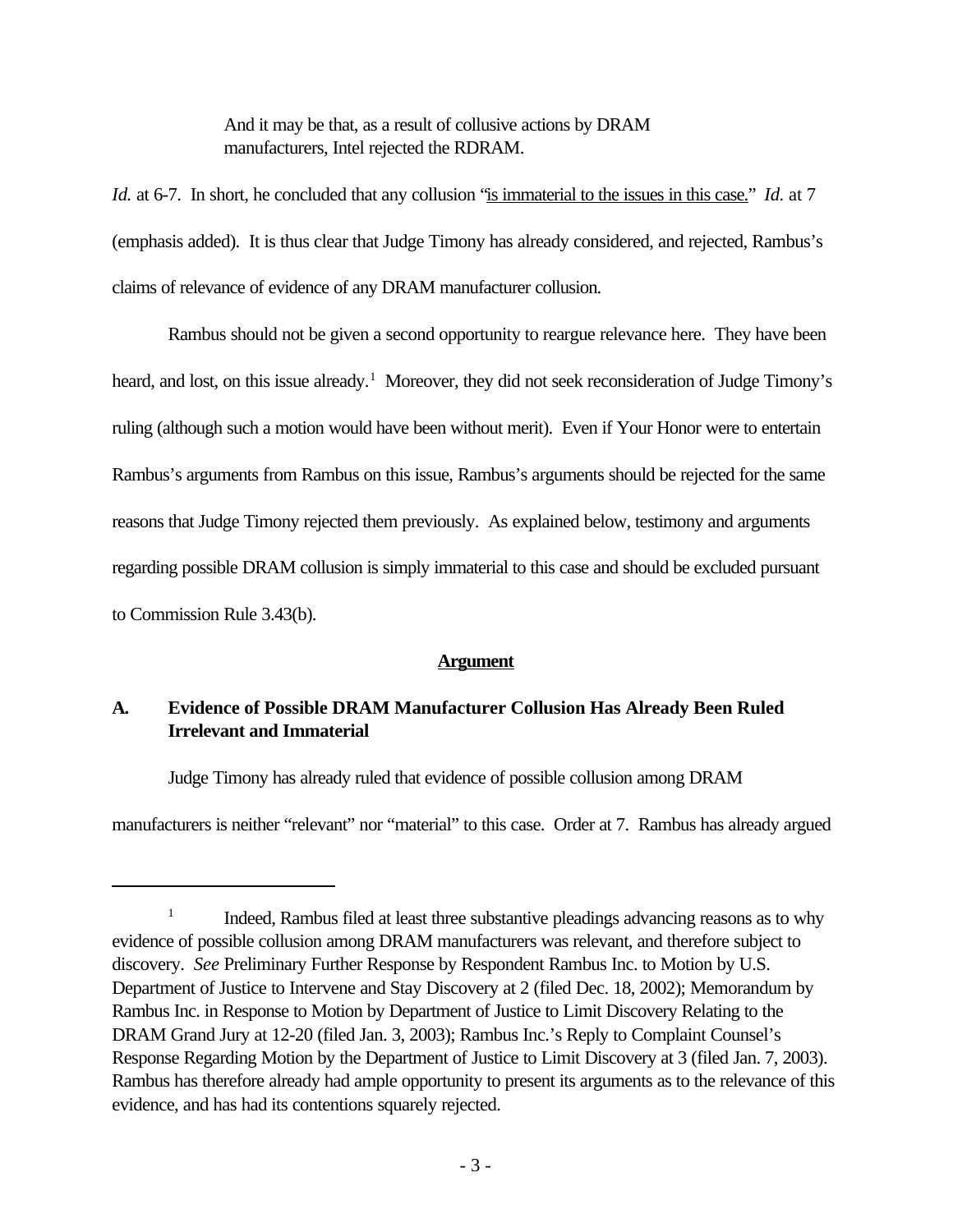that evidence of possible collusion is relevant, when it sought discovery on this issue. It has thus been fully heard on the question, and has had its position rejected.

We respectfully submit that Your Honor should not reconsider Judge Timony's careful, and well-supported conclusion that evidence of possible DRAM manufacturer collusion "is immaterial to the issues in this case." Order at 7. There has been no change in law or fact justifying a different result. Indeed, the law on this point has been well established for decades, as set out in Part B, below. Accordingly, Rambus should be barred from presenting at trial evidence and argument of alleged DRAM collusion, which has already been ruled to be irrelevant.

## **B. Ample Legal Precedent Establishes That Alleged Downstream Conspiracies Are Irrelevant to Determinations of Antitrust Liability**

The United States Supreme Court and other lower courts uniformly have held that an antitrust defendant may not point to the anticompetitive or otherwise unlawful actions of others to excuse its own anticompetitive conduct. *See Kiefer-Stewart Co. v. Joseph E. Seagram & Sons, Inc.*, 340 U.S. 211, 214 (1951) (the "alleged illegal conduct of [plaintiff] . . . could not legalize the unlawful combination by [defendants] nor immunize them against liability to those they injured"), *overruled on* other grounds, Copperweld Corp. v. Independence Tube Corp., 467 U.S. 752 (1984).<sup>2</sup> In *Kiefer-Stewart*, the defendant, a liquor producer, attempted to defend its anticompetitive conduct on the ground that the plaintiff had allegedly colluded with a competitor to fix wholesale prices. The Supreme Court held that evidence supporting such a defense was properly excluded. *Id.*; *see also Burlington*

<sup>&</sup>lt;sup>2</sup> Complaint Counsel's argument here is substantially similar to that presented in its Statement in Support of Department of Justice's Motion to Limit Discovery Relating to DRAM Grand Jury (filed Jan. 3, 2003), upon which Judge Timony ruled that evidence of possible collusion was irrelevant.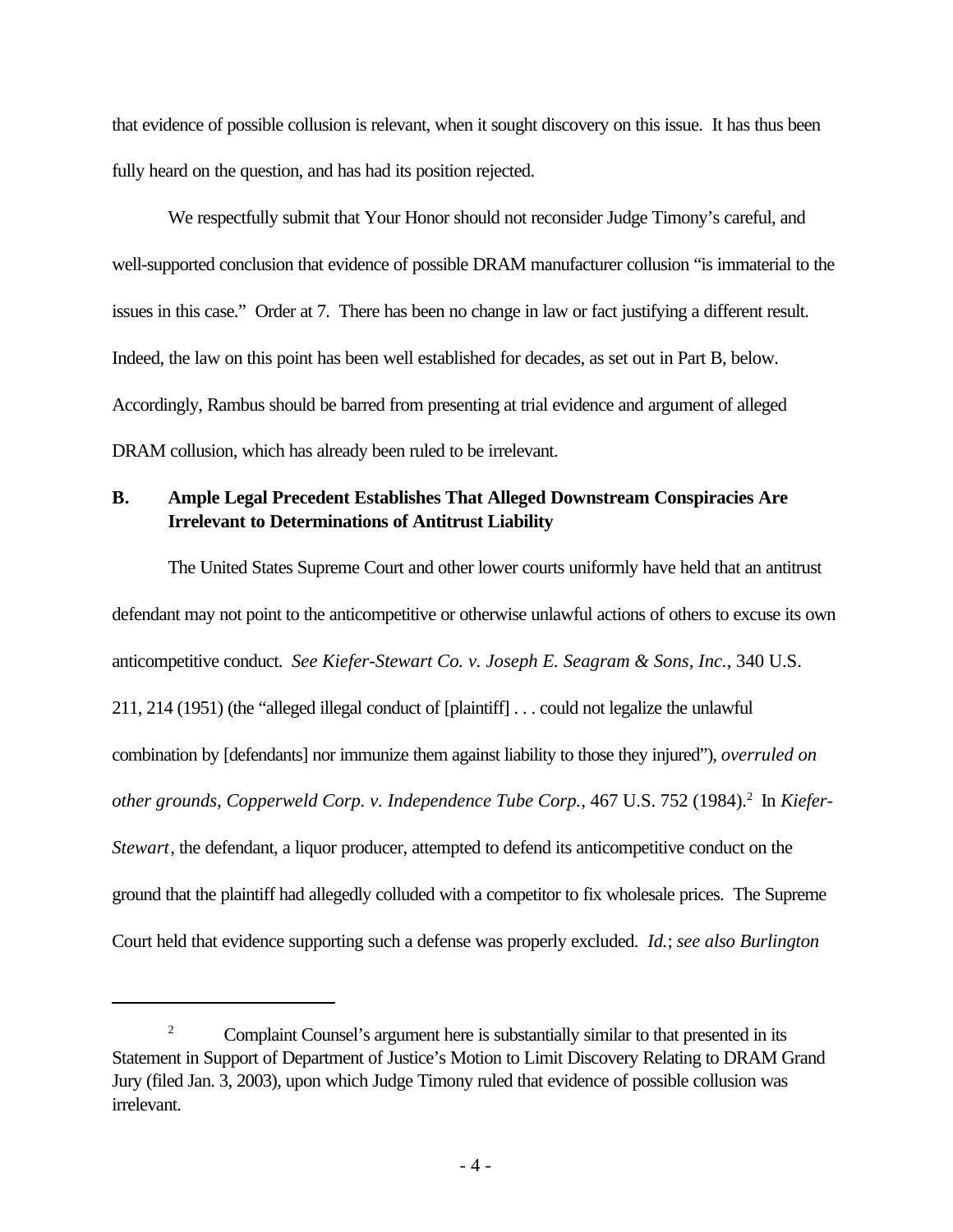*Industries, Inc. v. Milliken & Co.*, 690 F.2d 380, 388 (4th Cir. 1982) ("'Defendants cannot avoid liability to [plaintiff] for their own antitrust conspiracy by alleging that [plaintiff] is culpable for a distinct infraction."), *cert. denied*, 461 U.S. 914 (1983); *Apex Oil Co. v. DiMauro*, 713 F. Supp. 587, 604 (S.D.N.Y.) ("Since *Kiefer-Stewart*, the law has remained consistent that unclean hands is not a defense to an antitrust action."), *aff'd in part, rev'd in part on other grounds*, 822 F.2d 246 (2d Cir.), *cert. denied*, 484 U.S. 977 (1987); *Grason Electric Co. v. Sacramento Municipal Utility Dist.*, 1984-1 Trade Cas. (CCH) ¶ 66,022, 1984 WL 2954, at \*2 (E.D. Cal., May 3, 1984) ("To the extent [the affirmative defense] asserts that Plaintiffs are or were engaged in a separate antitrust conspiracy, then, it is clearly an insufficient defense to the antitrust action."); *Memorex Corp. v. International Business Machines Corp.*, 555 F.2d 1379, 1382 (9th Cir. 1977) ("[I]llegality is not to be recognized as a defense to an antitrust action when the illegal acts by the plaintiff are directed against the defendant.").

The reason for this rule is sensible: "The public interest in preventing anticompetitive injury would be dampened tremendously," a court has explained, "if defendants were allowed to raise the defense of unclean hands in antitrust actions." *Chrysler Corp. v. General Motors Corp.*, 596 F. Supp. 416, 419 (D.D.C. 1984); *see also Memorex*, 555 F.2d at 1382 ("A wrongful act committed against one who violates the antitrust laws must not become a shield in the violator's hand against operation of the antitrust laws."). Furthermore, it is of no consequence that these cases involved private litigation. As courts have held in the most unambiguous terms: "the doctrine of unclean hands is inapplicable as a defense to a suit brought by the Government in its sovereign capacity to enforce the federal antitrust laws." *United States v. Southern Motor Carriers Rate Conference*, 439 F. Supp.

- 5 -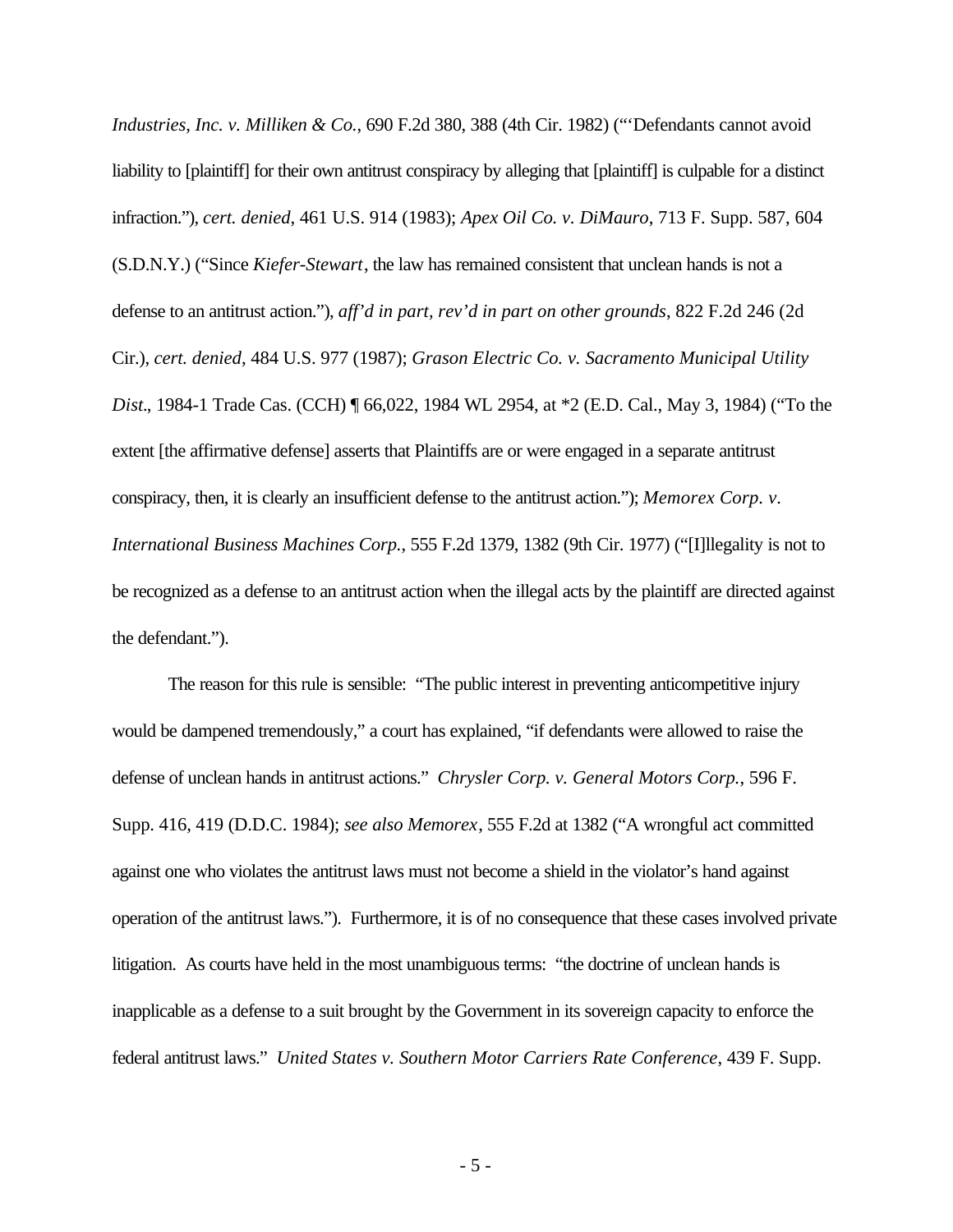29, 52 (N.D. Ga. 1977).<sup>3</sup> Any evidence of collusion or argument thereabout that Rambus might seek to present is therefore properly barred.

### **C. Rambus's Conspiracy Allegations Have No Relevance to Whether Rambus Did in Fact Engage in the Pattern of Deceptive Conduct Alleged in the Complaint**

Rambus's collusion arguments, even absent the precedent discussed above, logically have no direct bearing on the issues presented by the Commission's complaint. As a consequence, they are not relevant and should be excluded. *See* Commission Rule 3.43(b) ("Irrelevant . . . evidence shall be excluded"); Fed. R. Evid. 402 ("Evidence which is not relevant is not admissible."). The Commission's principal contention is that Rambus, during the time it participated in JEDEC (*i.e.*, December 1991- June 1996), purposefully engaged in a pattern of misleading conduct designed to conceal the fact that the DRAM standards JEDEC was developing in that time period incorporated technologies over which Rambus believed it possessed, or otherwise was in the process of securing, patent rights.

The alleged DRAM conspiracies that Rambus may raise have nothing to do with the merits of the Commission's JEDEC-related contentions, or the legality of Rambus's knowing deception of JEDEC. The concerted actions claimed by Rambus all allegedly took place *after* Rambus withdrew from JEDEC. Of most importance here, Rambus has not alleged any conspiratorial conduct relating to the pricing or output of DRAM chips prior to 1999, some three years after it withdrew from JEDEC. *See* Rambus Mem. 12 (suggesting that "the failure of DRAM manufacturers to 'ramp up' RDRAM production in 1999 and 2000 was the result of concerted action"); *id.* at 17-18 (claiming that SDRAM

<sup>&</sup>lt;sup>3</sup> The doctrine of unclean hands developed as an equitable consideration to bar culpable plaintiffs from recovering against similarly culpable defendants. *See* BLACK'S LAW DICTIONARY 1524 (6th ed. 1991). Here, of course, the Commission is not a culpable party at all, and Rambus seeks to exonerate itself by pointing to yet another set of parties that allegedly violated the law. Rambus's putative defense is therefore completely misguided.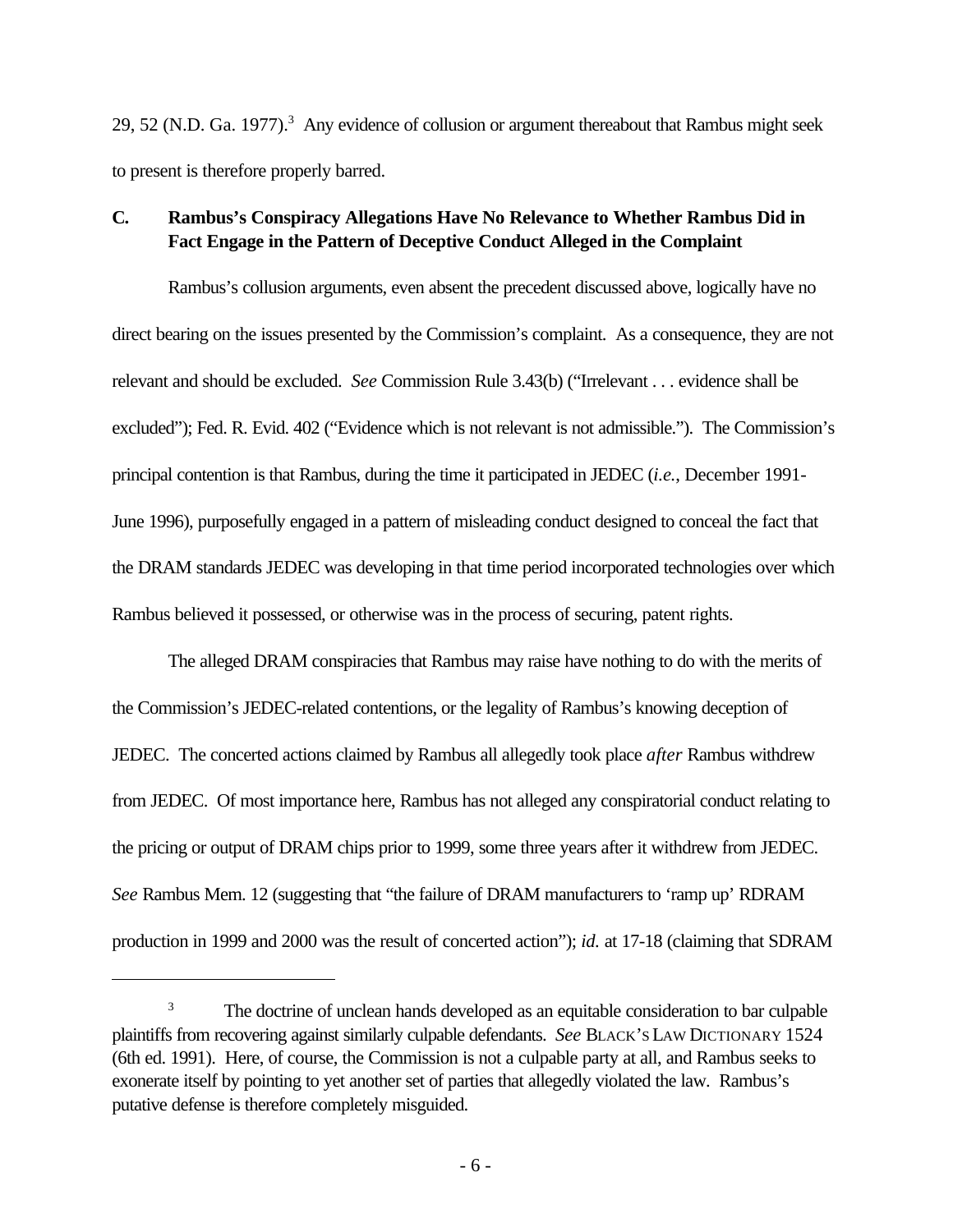and DDR SDRAM prices went up in 2001 and 2002). Therefore, evidence of these alleged conspiracies, if any, has no logical relevance to these proceedings.<sup>4</sup> Because they have no relevance, they are properly excluded pursuant to Rule 3.43(b).

\* \* \*

<sup>&</sup>lt;sup>4</sup> Even if Rambus's allegations of collusion had some relevance, they would properly be excluded as causing "undue delay" and simply being a "waste of time." *See* Rule 3.43(b). The injection of arguments about alleged wrongful or conspiratorial conduct on the part of those harmed by an asserted antitrust violation serves only to complicate the proper assessment of liability, leading to confusion, delay, and potentially erroneous determinations on the merits of the underlying antitrust claim. *See, e.g.*, *Chrysler Corp.*, 596 F. Supp. at 420 ("Permitting discovery and the development of the case under the unclean hands defense 'would serve only to divert and protract [the] litigation, with concomitant expense.'") (alteration in original). If there is merit to the claim that such companies have committed independent antitrust offenses, this can be addressed through separate legal actions outside of the FTC proceedings. *See, e.g.*, *Memorex Corp.*, 555 F.2d at 1382 (stating, in a private antitrust suit where defendant claimed that plaintiff acted unlawfully, "[Defendant's] proper course in this case would have been to assert a counterclaim against [Plaintiff] . . . ."). In short, if Rambus truly believes that it has been harmed by an alleged "group boycott" of its RDRAM technology by DRAM makers, the appropriate avenue by which to address such claims is through its own independent legal action.